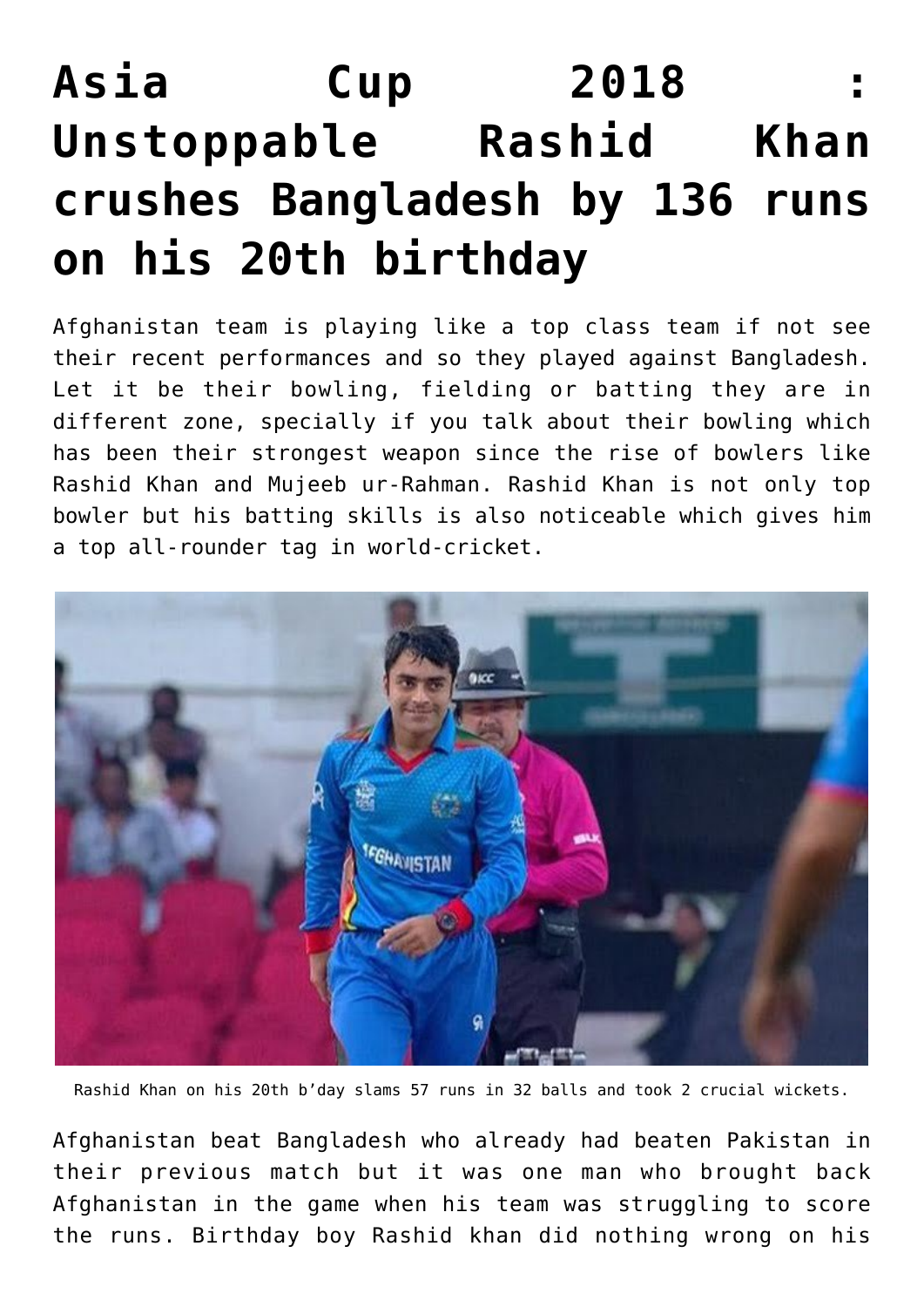birthday and delivered a much needed batting, bowling as well as fielding. The 20 years turning lad Rashid who is world's number one bowler in t-20 proved his worth for his team to register a massive win against mighty Bangladesh.

 $\pmb{\times}$ 

## **Bangladesh vs Afghanistan Asia Cup 2018 Analysis : 6th Match**

**Toss :** Afghanistan won the toss and opted to bat first. **Man of the Match :** Rashid Khan

| <b>Match</b>                                               | <b>Date</b>         | $ $ Afghanistan $ $ Bangladesh $ $<br><b>Inns</b> | <b>Inns</b>          | Result                                         | <b>MoM</b>     |
|------------------------------------------------------------|---------------------|---------------------------------------------------|----------------------|------------------------------------------------|----------------|
| <b>Bangladesh</b>   Thursday,<br><b>VS</b><br> Afghanistan | September $ $<br>20 | $255 - 7$ (50)                                    | $119 - 10$<br>(42.1) | $ \mathsf{BangLadesh} \$<br>won by 136<br>runs | Rashid<br>Khan |

Afghanistan won the toss and opted to bat first in a match when most peaple were expecting a upper hand for Bangladesh but it was Afghanistan who won the contest. Bangladeshi bowlers did good job by taking initial wickets but it was Mohammad Shahzad (37) and Hashmatullah Shahidi (58) who build the Afghan inning but at one stage they were 7 down for 160 runs and were on the verge of all-out, it was Hashmatullah Shahidi (58) and Rashid Khan's (57) counter attack fifties which set the target of 256 runs for Bangladesh in 50 overs.

Considering the type of bowling attack of Afghanistan team it was not an easy chase for Bangladesh batsmen and they lost their on regular intervals against the attack of Afghan team. With 32 run Shakib Al Hasan was the top scorer for Bangladesh team. Mujeeb Ur Rahman did the initial damage and the rest was done by Rashid Khan. Rashid Khan took 2 crucial wickets for conceding 13 runs only.